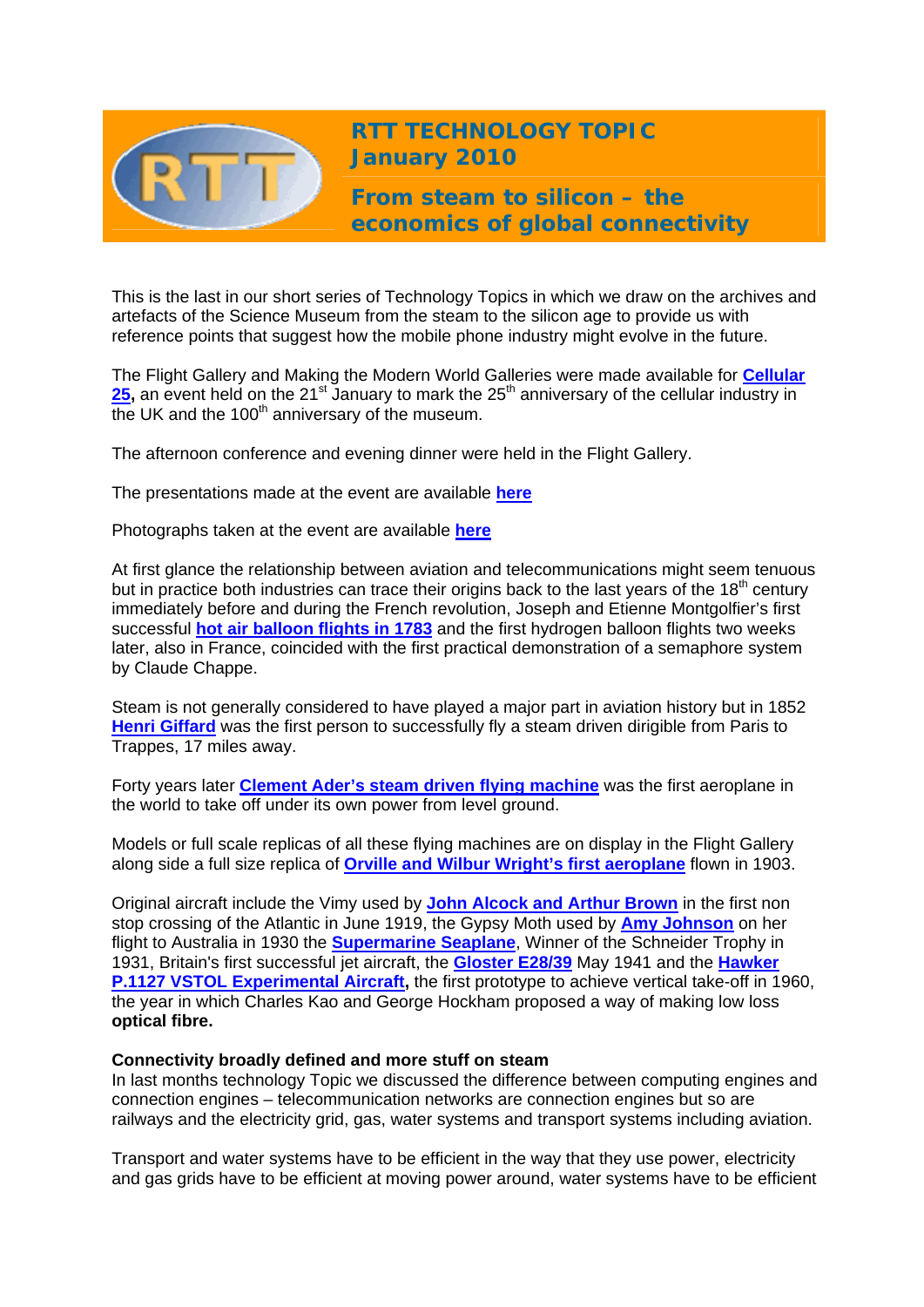at moving water around.

Telecommunication networks have to use power efficiently but their added value is based historically on the value created from moving information around in various formats, data, voice and video. Future value is likely to be increasingly realised from the improvements in social, economic, environmental and intellectual efficiency that can be realised from personal broadband access and related efficiency and environmental gains achieved from machine to nachine connectivity.

To put this in historical context, at the end of the  $18<sup>th</sup>$  century James Watt and Matthew Boulton realised that the secret to extracting power efficiently from steam was to improve the accuracy and tolerances of the moving parts used in the engines and then to set up production methods that could reproduce the engines on an industrial scale including small engines that could be used in small workshops

The power was then used to drive the cotton mills of Lancashire, the economic genesis for the industrial revolution.

Thirty years later Robert Stephenson applied the same principles to the steam locomotive, introducing a multi-tubular boiler to improve the heat transfer from the firebox gases into the boiler water; the 'blast pipe' which used the steam exhaust to improve the air draught through the firebox; and direct coupling, by connecting rods, from the pistons to the driving wheels, the basic building blocks used in **[the steam engines still being built today.](http://news.bbc.co.uk/1/hi/uk/7876162.stm)**

Steam didn't have the impact on aviation that it might have done though it did transform the economics of terrestrial and maritime transport but whatever the source of their power, all transport systems add value by moving people and materials around faster and more efficiently than other methods. Railway and aviation and maritime transport networks are financially successful if the added value created exceeds the indirect and direct cost of delivery. This is not always achieved.

Mobility adds value as long as the cost does not exceed the value created.

Mobile phone networks move photons and electrons around rather than things and people but the economic principles are similar. The added value created must exceed the direct and indirect cost of delivery.

But mobile phone networks don't just move photons and electrons around they also capture, store and provide access to information. Information can acquire additional value when combined with knowledge of position, location and context.

As we have said in previous Technology Topics, first generation cellular phones allowed us to talk to one another, second generation (so called smart phones) aspired to make us more efficient, third generation phones help us to interact with the physical world around us. Fourth generation phones with integrated sensing and an ability via the network to remotely measure and manage energy use and carbon consumption may make this interaction more environmentally efficient.

There is nothing particularly clever of surprising about this. The changing form factor and functionality of mobile phones and mobile networks can be directly linked to component innovation - the transistor in the 1950, s the integrated circuit in the 1960's, the microcontroller in the 1970's, the DSP in the 1980's, fast memory in the 1990's and in the last ten years touch screen displays, imaging sensors, satellite geo location and MEMS based position sensing have each in turn transformed the user experience and user realisable value.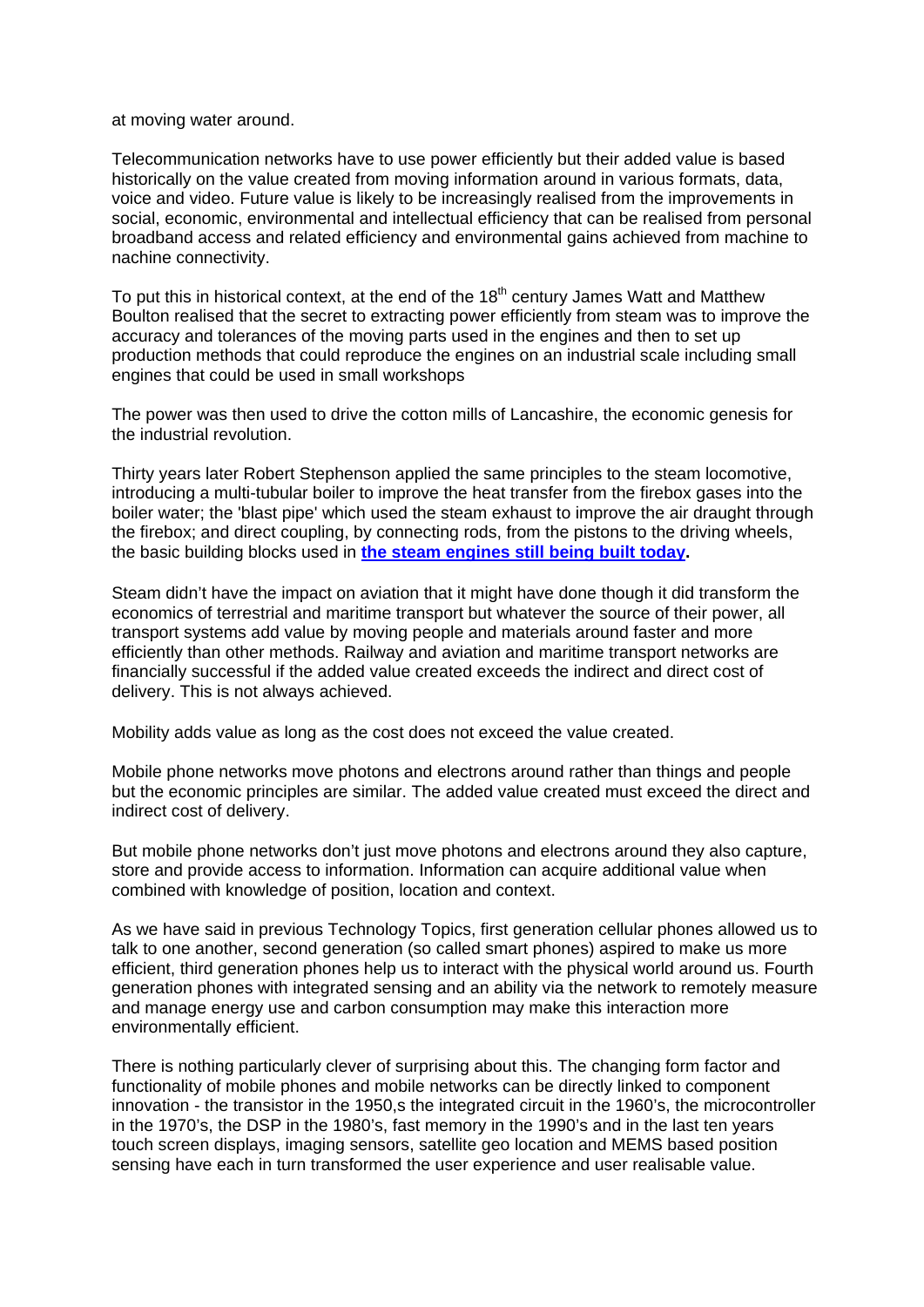If this is true then we should be able to predict the future with significant accuracy given that we have relatively good visibility to developments in materials and manufacturing processes and performance metrics such as energy efficiency and power budgets at least over a period of ten years or so. The future of an industry is predictable providing the past is analysed in sufficient depth and detail.

## **Why prediction is not always as easy as it should be**

We are not short of detail – we work in an industry that is closely recorded. So the question might be why are we not better at predicting the future? The problem we would suggest lies in the analysis methodology.

Analysis is the process by which we revisit the past in order to predict the future.

It could be argued that predicting the future ten years forward in our industry is pretentious and pointless but this would be missing the point.

The purpose of prediction is to provide a reference point. The difference between a prediction and what actually happened provides us with insight in to what will happen next.

So for example the **[RTT technology topic ten years ago](http://www.rttonline.com/tt/TT2000_001.pdf)** today suggested that the industry was faced with a significant over supply of spectrum and that this implied that delivery bandwidth should decrease rather than increase in value. In parallel we suggested that future profits would be based on memory bandwidth rather than delivery bandwidth.

The prediction proved accurate up to a point. The industry today has more spectrum than it can use and has had to write down much of the investment made in the noughtie auction era.

Essentially there is a Safe Absorption Rate at which spectrum can be introduced to the market. Over the past ten years the industry has tried to absorb spectrum at a faster rate than it can afford.

Affordability is determined by price and cost. The price paid for spectrum has been too high. The combination of spectral cost, infrastructure cost and network running cost has resulted in a negative return on investment. The same thing happened to the railways in the 1840,s http://en.wikipedia.org/wiki/Railway\_Mania

The aviation industry similarly can be pretty effective at absorbing money faster than it makes it.

In the telecommunications industry the justification for spectral investment was based on a belief that technology would deliver a step function improvement in delivery bandwidth efficiency and that this would translate directly into increased profitability.

This was a false assumption. This is important because it tells us that new network technologies in our industry do not result in any significant cost or performance efficiency improvements.

New network technologies can deliver increased profitability but the profitability comes from new services not from cost efficiency savings.

So in practice delivery costs have increased not decreased over the past ten years. Even if network investments had delivered an efficiency gain these gains would have been dwarfed by the escalating price of spectrum.

Delivery costs have not decreased but memory costs have halved more or less on an annual basis.